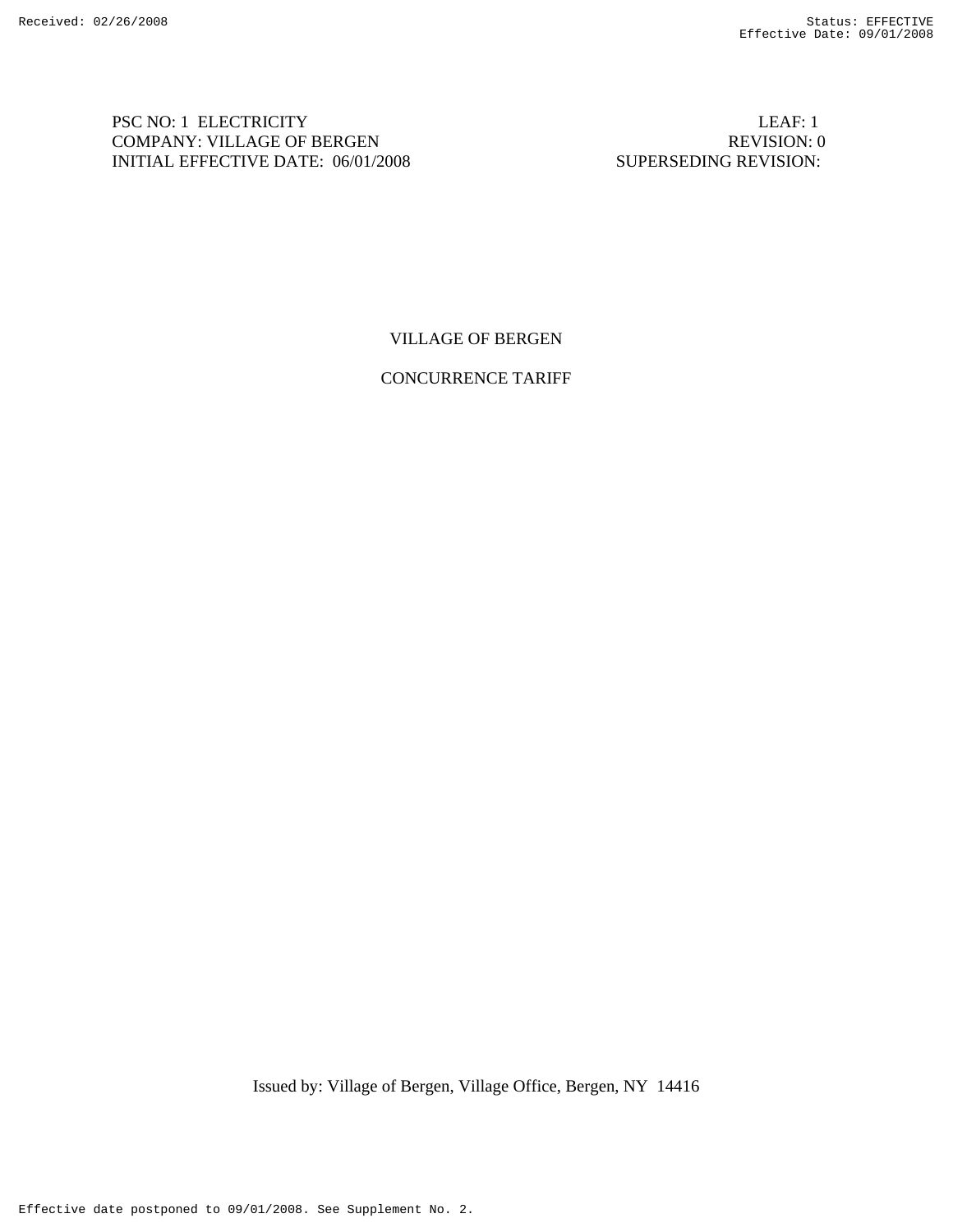PSC NO: 1 ELECTRICITY LEAF: 2 COMPANY: VILLAGE OF BERGEN REVISION: 0 INITIAL EFFECTIVE DATE: 06/01/2008 SUPERSEDING REVISION:

# TABLE OF CONTENTS

Leaf #

| L   | <b>GENERAL INFORMATION</b><br><b>CONCURRENCE</b><br><b>TERRITORY TO WHICH SCHEDULE APPLIES</b> |  |
|-----|------------------------------------------------------------------------------------------------|--|
| II. | SERVICE CLASSIFICATION NO. 1                                                                   |  |
|     | III. SERVICE CLASSIFICATION NO. 2                                                              |  |
|     | IV SERVICE CLASSIFICATION NO. 3                                                                |  |
| V.  | SERVICE CLASSIFICATION NO. 4                                                                   |  |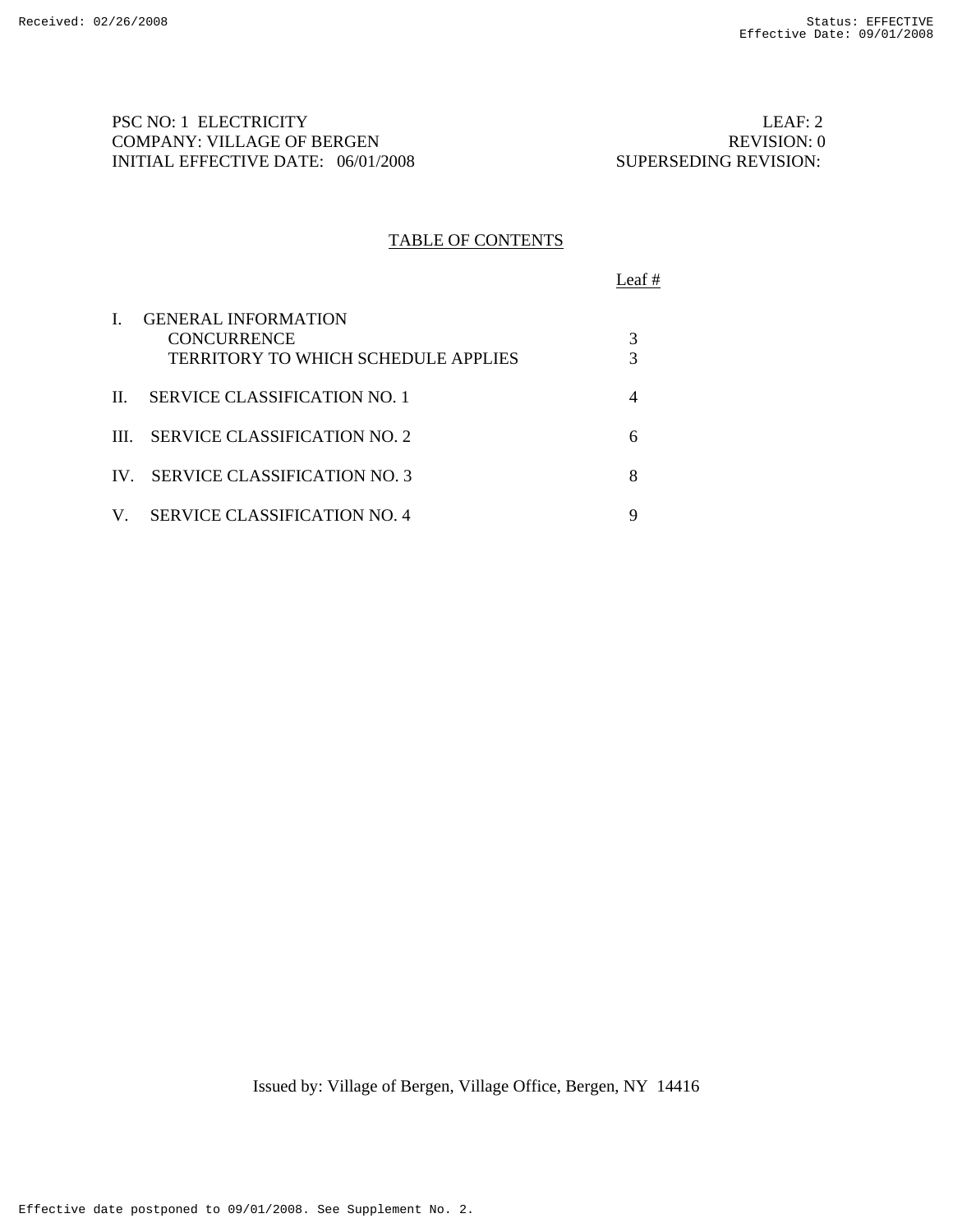## PSC NO: 1 ELECTRICITY LEAF: 3 COMPANY: VILLAGE OF BERGEN REVISION: 0 INITIAL EFFECTIVE DATE: 06/01/2008 SUPERSEDING REVISION:

## GENERAL INFORMATION

# A. CONCURRENCE:

The Village of Bergen Municipal Electric Department concurs in and agrees to abide by the rules and regulations as set forth in the generic tariff filed by the New York Municipal Power Agency (NYMPA) in Case No. 97-E-1575.

# B. TERRITORY TO WHICH SCHEDULE APPLIES:

These rates, rules and regulations are applicable to the Incorporated Village of Bergen, Genesee County and portions of the Town of Bergen north from the Village line on the Lake Road for approximately 1.25 miles and south from the Village line o the Lake Road for approximately 1.25 miles.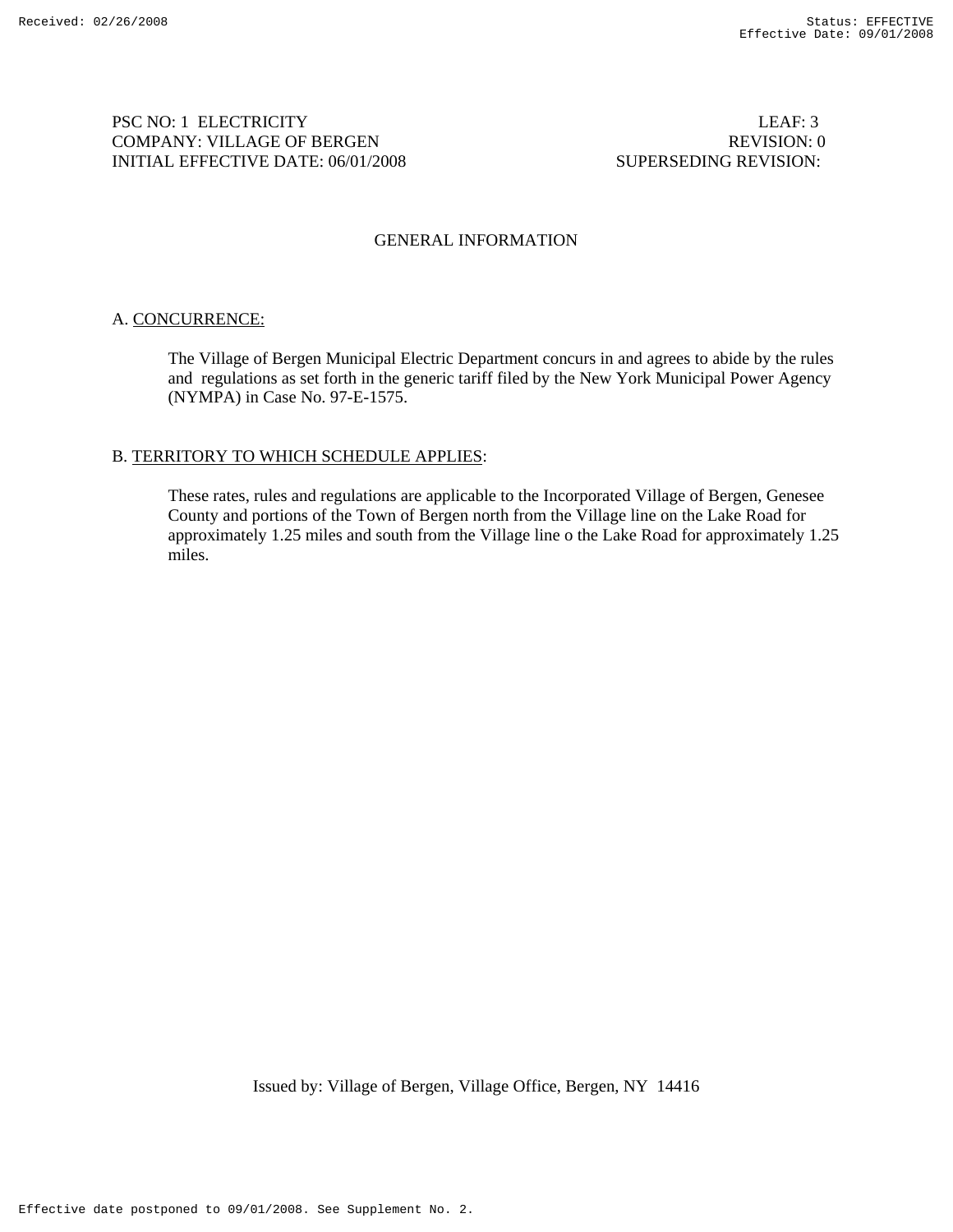## PSC NO: 1 ELECTRICITY LEAF: 4 COMPANY: VILLAGE OF BERGEN REVISION: 0 INITIAL EFFECTIVE DATE: 06/01/2008 SUPERSEDING REVISION:

## SERVICE CLASSIFICATION NO. 1 RESIDENTIAL

# APPLICABLE TO USE OF SERVICE FOR:

Single-phase residential purposes, in an individual residence and in an individual flat or individual apartment in a multiple family dwelling; residential purposes in a rooming house where not more than four rooms are available for rent; use exclusively in connection with religious purposes by corporations or associations organized and conducted in good faith for religious purposes, and including the operation by such corporation or association of a school, notwithstanding that secular subjects are taught at such school, single-phase farm service when supplied through the farm residence meter; and for single-phase service exclusively in connection with a community residence as defined in subdivision 28A and 28B of Section 1.03 of the Hygiene Law, provided that such residence is operated by a not-for-profit corporation and if supervisory staff is on site on a twenty-four hour per day basis, that the residence provides living accommodations for fourteen or fewer residents, used for any post or hall owned or leased by a not-for-profit organization that is a veterans organization. Available from Village facilities adequate capacity adjacent to the premises and at appropriate character.

## CHARACTER OF SERVICE

Continuous. Single-phase alternating current, approximately 60 hertz, at one standard secondary voltage approximately 120 volt 2 wire, 120/240 volt 3 wire, or 120/208 volt 3 wire (Network).

| <b>MONTHLY RATE (Per Meter)</b> | <b>RATE</b> |
|---------------------------------|-------------|
| <b>Customer Charge</b>          | \$1.60      |
| Energy Charge, per kWh          | \$0.0479    |

# MINIMUM CHARGE

The minimum monthly charge for electric service is \$1.60.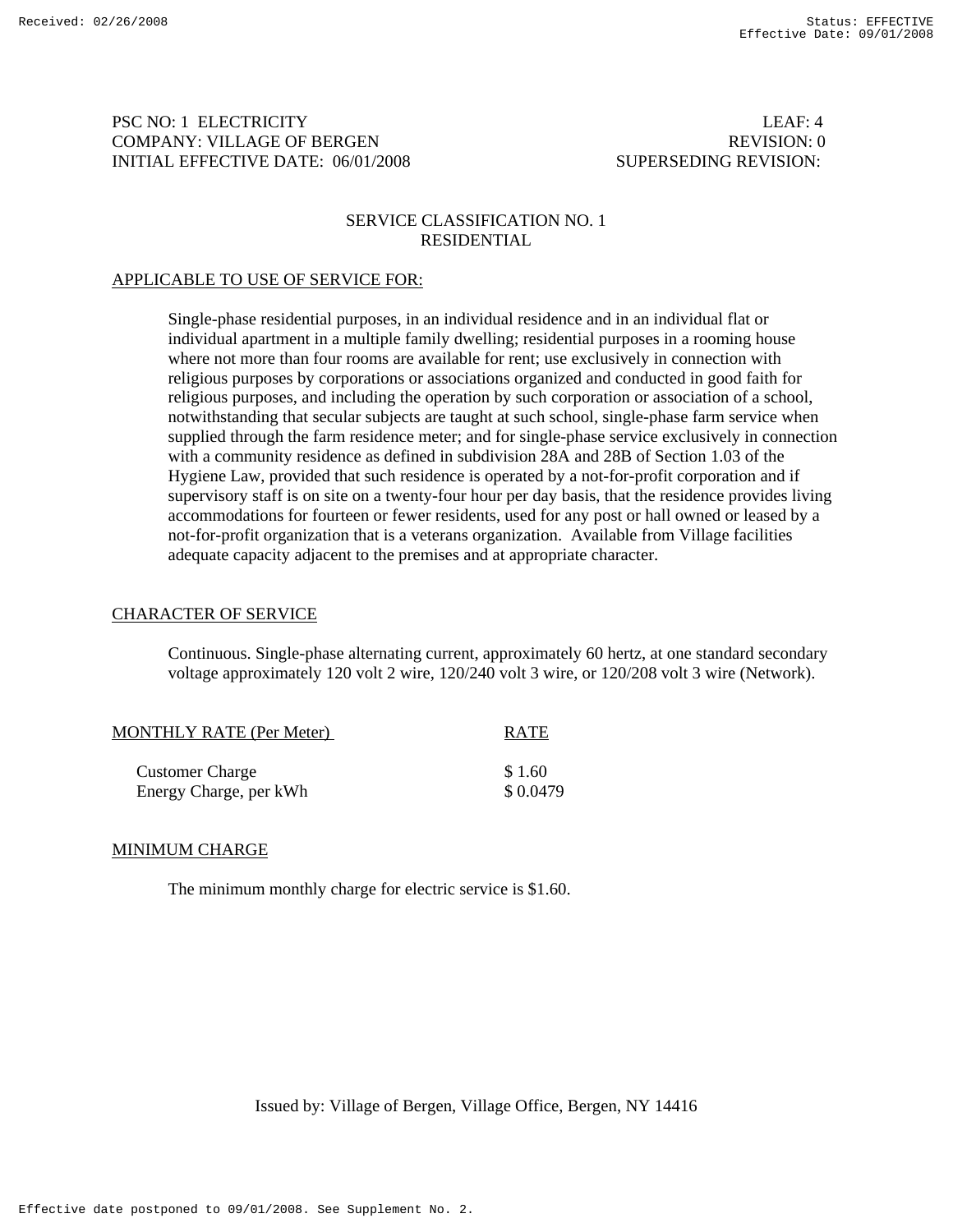## PSC NO: 1 ELECTRICITY LEAF: 5 COMPANY: VILLAGE OF BERGEN REVISION: 0 INITIAL EFFECTIVE DATE: 06/01/2008 SUPERSEDING REVISION:

# SERVICE CLASSIFICATION NO. 1 RESIDENTIAL (Cont'd)

# PURCHASE POWER ADJUSTMENT (PPA)

The charges set forth herein shall be subject to a PPA per kWh billed hereunder when changes in the base cost of power occur as described in NYMPA generic tariff Rule IX.

# TERMS OF PAYMENT

All bills are due when rendered. Full payment must be received on or before the date shown on the bill to avoid a late payment charge of one and one-half percent (1-1/2%) pursuant to NYMPA generic tariff Rule VIII (D).

# **TERM**

Customer agrees to take service on a monthly basis, however, Customer may terminate service after three days' written notice to the Village.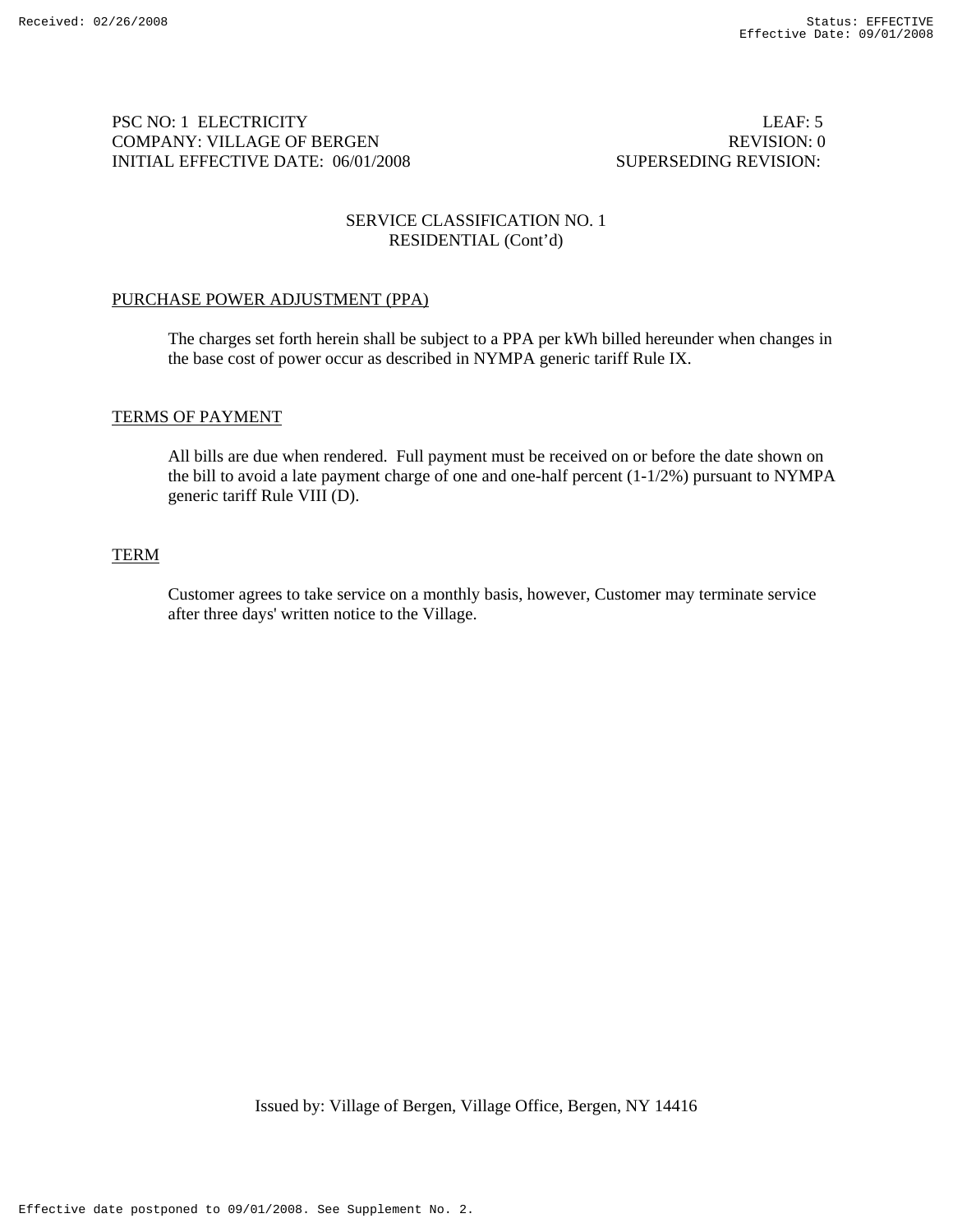PSC NO: 1 ELECTRICITY LEAF: 6 COMPANY: VILLAGE OF BERGEN REVISION: 1 INITIAL EFFECTIVE DATE: 09/01/2008 SUPERSEDING REVISION: 0

# SERVICE CLASSIFICATION NO. 2 SMALL GENERAL SERVICE

## APPLICABLE TO USE OF SERVICE FOR:

For all purposes by commercial business, professional and small industrial power installations at one point of delivery through one meter. Available from Village facilities of adequate capacity adjacent to the premises and of appropriate character.

#### CHARACTER OF SERVICE

Continuous. 60 cycle alternating current,  $120/240$  volts single phase or  $120/208 - 120/240$  – 277/480 three phase.

| <b>MONTHLY RATE (Per Meter)</b>       | <b>RATE</b> |
|---------------------------------------|-------------|
| <b>Customer Charge</b>                | \$1.60      |
| Energy Charge, per kWh                | \$0.0461    |
| Plus total motor horsepower connected |             |
| Less one horsepower connected         | \$1.09      |
|                                       |             |

## MINIMUM CHARGE

The minimum monthly charge for electric service is  $$1.60$  plus  $$1.09$  times the total motor horsepower connected less one horse power connected. The total charge for a period of less than one year will not be less than 12 times the highest monthly minimum charge which has been applicable.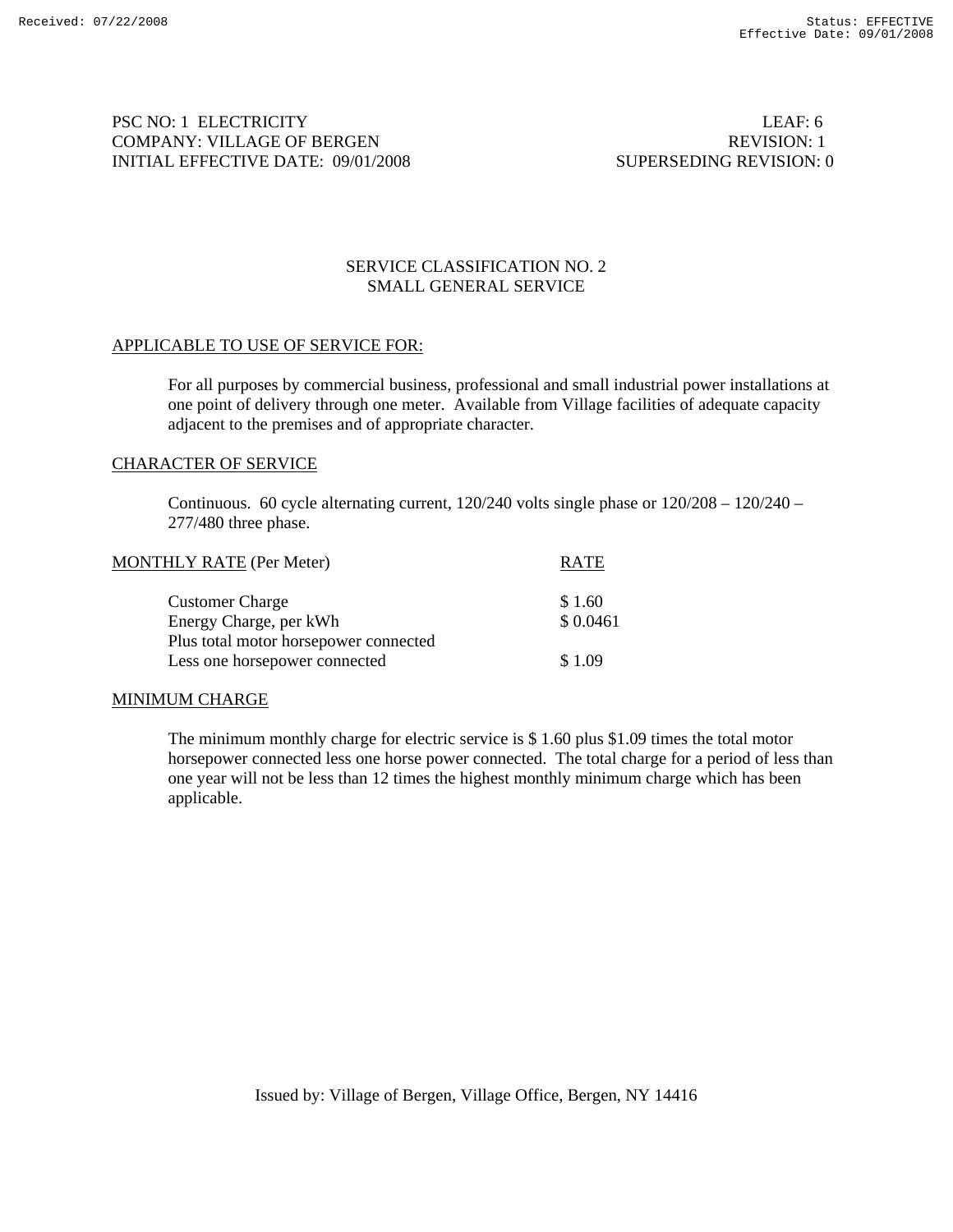# PSC NO: 1 ELECTRICITY LEAF: 7 COMPANY: VILLAGE OF BERGEN REVISION: 0 INITIAL EFFECTIVE DATE: 06/01/2008 SUPERSEDING REVISION:

# SERVICE CLASSIFICATION NO. 2 SMALL GENERAL SERVICE (Cont'd)

# PURCHASE POWER ADJUSTMENT (PPA)

The charges set forth herein shall be subject to PPA per kWh billed hereunder when changes in the base cost of power occur as described in NYMPA generic tariff Rule IX.

# TERMS OF PAYMENT

All bills are due when rendered. Full payment must be received on or before the date shown on the bill to avoid a late payment charge of one and one-half percent (1-1/2%) pursuant to NYMPA generic tariff Rule VIII (D).

## TERM

Customer agrees to take service on a monthly basis, however, Customer may terminate service after three days' written notice to the Village.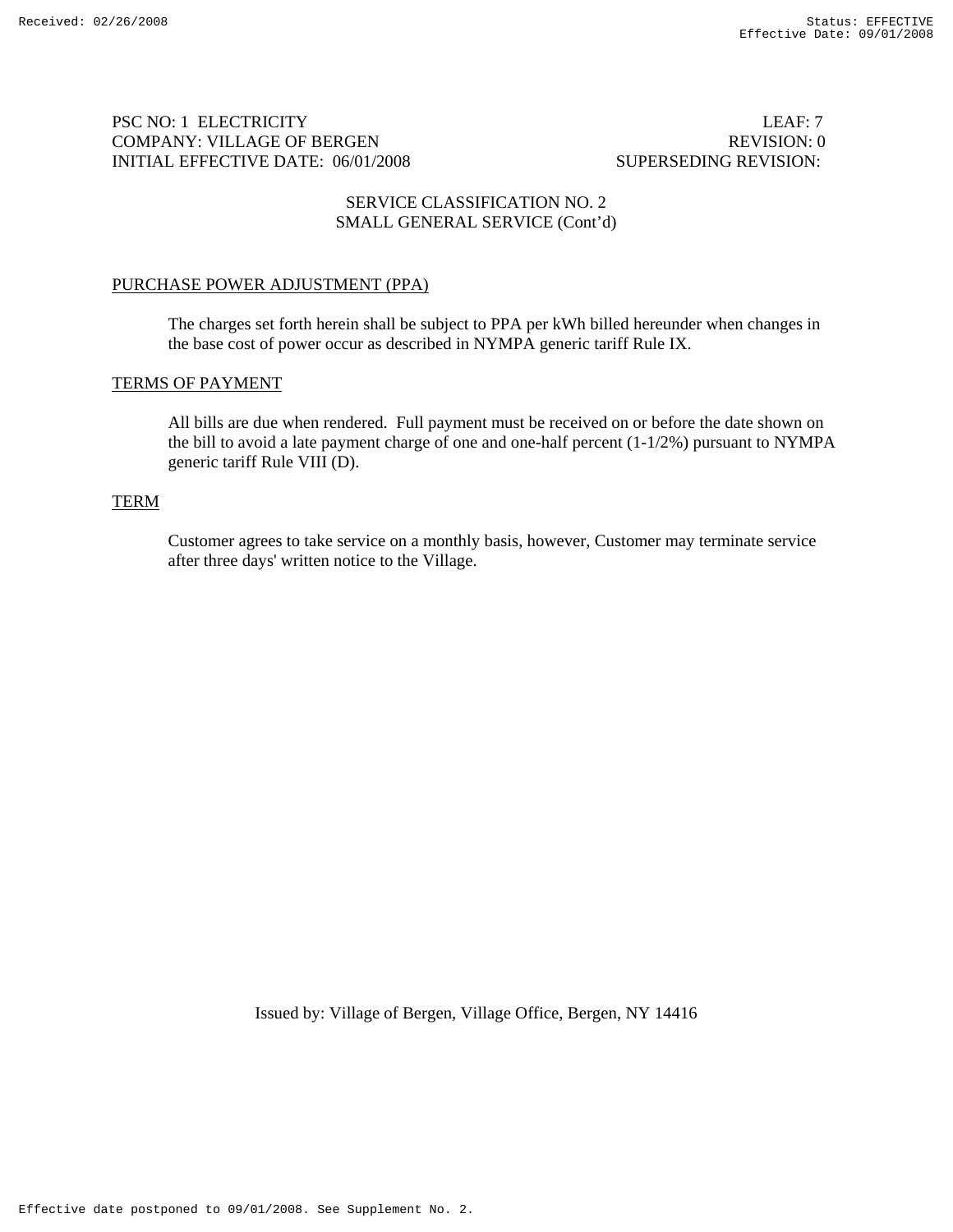# PSC NO: 1 ELECTRICITY LEAF: 8 COMPANY: VILLAGE OF BERGEN REVISION: 0 INITIAL EFFECTIVE DATE: 06/01/2008 SUPERSEDING REVISION:

# SERVICE CLASSIFICATION NO. 3 LARGE GENERAL SERVICE

# APPLICABLE TO USE OF SERVICE FOR:

For all purposes by commercial business, professional and large industrial power installations at one point of delivery through one meter. Available from Village facilities of adequate capacity adjacent to the premises and of appropriate character.

## CHARACTER OF SERVICE

Continuous. Three-phase alternating current approximately 60 hertz, at primary voltage. The Village will indicate upon application, the type or types of service available and appropriate to the Customer's requirements. Secondary service will be provided for payment of a facilities charge.

## MONTHLY RATE

|                                           | Rate          |            |
|-------------------------------------------|---------------|------------|
| Total fixed monthly charge for all meters |               | \$3,201.00 |
| All Kw per Kw                             | $\mathcal{S}$ | 2.72       |
| All kWh per kWh                           | <sup>T</sup>  | 0.0193     |
| Minimum Charge per month                  |               | \$3,201.00 |

#### MINIMUM CHARGE

The minimum monthly charge shall be computed under rate.

#### PURCHASE POWER ADJUSTMENT (PPA)

The charges set forth herein shall be subject to a PPA per kWh billed hereunder when changes in the base cost of power occur as described in NYMPA generic tariff Rule IX.

#### TERMS OF PAYMENT

All bills are due when rendered. Full payment must be received on or before the date shown on the bill to avoid a late payment charge of one and one-half percent (1-1/12%) pursuant to NYMPA generic tariff Rule VIII (D).

## TERM

Customer agrees to take service on a monthly basis, however, Customer may terminate service after three day's written notice to the Village.